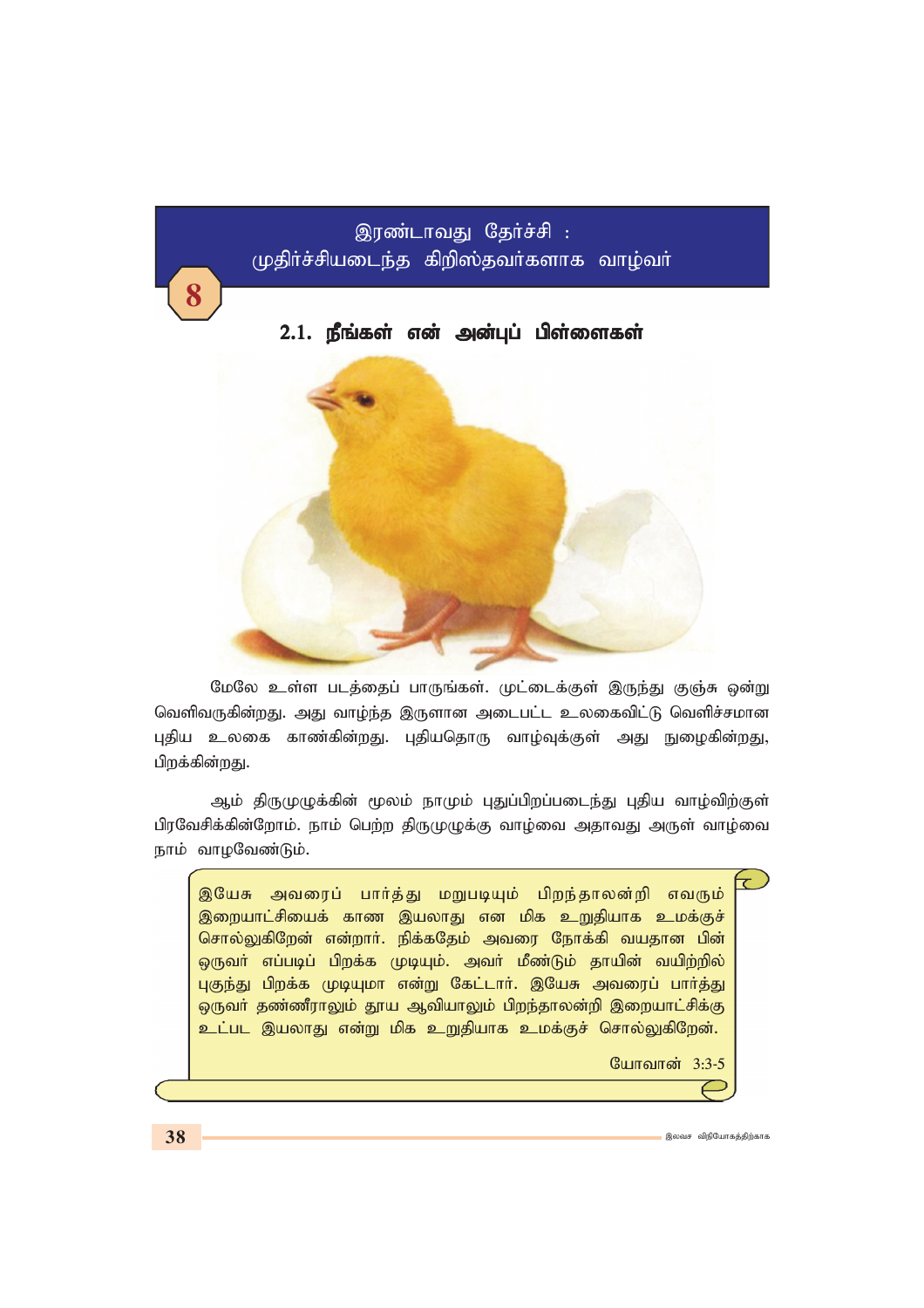#### திருமுழுக்கு பாவங்களைக்

கழுவுவதோடு புதுப்படைப்பாக எம்மை மாற்றுகிறது. திருமுழுக்கின்மூலம் கடவுளின் சுவீகாரப் பிள்ளையாகின்றோம். தூய ஆவியின் ஆலயமாகின்றோம். ஒரே ஆவியால் நாம் அனைவரும் திருமுழுக்குப் பெறுவதால் புதிய உடன்படிக்கையின் இறைமக்களாகின்றோம். எமக்குள்ளே எவ்வித வேறுபாடுகளுமில்லை. கிறிஸ்துவுக்குள் புதுவாழ்வே திருமுழுக்கு, திருச்சபை வழியாக எமக்கு மீட்பு உறுதிப்படுத்தப்படுகின்றது. இறைத்தந்தையின் சுவீகாரப் பிள்ளைகளாகிய நாம் கிறிஸ்துவின் மறையுடலாம் திருச்சபையில் அங்கத்தவராகி அவரது குருத்துவத்திலும் பங்காளிகளாகிறோம்.

> கத்தோலிக்க திருச்சபையின் மறைக்கல்வி 1265, 1267, 1277, 1279

#### செயற்பாடு

கத்தோலிக்க திருச்சபையின் மறைக்கல்வியின் மேற்கோளில் மேலே காட்டப்பட்டதற்கிணங்க திருமுழுக்கு மூலம் நாம் பெற்றுக்கொண்ட புது வாழ்வு பற்றி என்ன குறிப்பிடப்படுகின்றது என்பதை பயிற்சிக் கொப்பியில் எழுதுக.

திருமுழுக்கு வழியாக நாம் பெற்ற புது வாழ்வை வாழ்வதற்கு நாம் முயற்சி செய்ய வேண்டும். தீமையின் ஆதிக்கமும் பசாசின் ஆட்சியும் நிலவும் இவ்வுலக வாழ்விலிருந்து விடுபட்டு ஆவிக்குரிய வாழ்வைத் தேட வேண்டும். தூய ஆவியின் ஆலயங்களாகிய நாம் இறை அருளுக்காகத் தினமும் செபிக்க வேண்டும்.

கத்தோலிக்க மாணவர் என்ற வகையில் நல்ல எடுத்துக்காட்டான வாழ்வைக் கட்டியெழுப்ப வேண்டும். தூய வாழ்வுக்கு எம்மை அழைக்கும் கிறிஸ்து தமது பாடுகள், மரணம், உயிர்ப்பு வழியாக எமக்கு உன்னதமான முன்மாதிரியாக உள்ளார். மனுக்குலத்தின் மட்டில் தமக்குள்ள எல்லையற்ற அன்பை இவ்வாறு வெளிப்படுத்தினார்.

சிறு குழந்தையாக இவ்வுலகில் பிறந்த நாம் திருமுழுக்கு வழியாக புது வாழ்வைப் பெற்றோம். சென்ம பாவத்திலிருந்து விடுதலை பெற்று கிறிஸ்துவின் மறையுடலில் உறுப்பினராகி தூய ஆவியின் வல்லலைமயை பெற்றுள்ளோம். தூயவர்களாக வாழ்வதற்குத் தேவையான ஆற்றலையும் வல்லமையையும் நிறைவாகப் பெறுகிறோம்.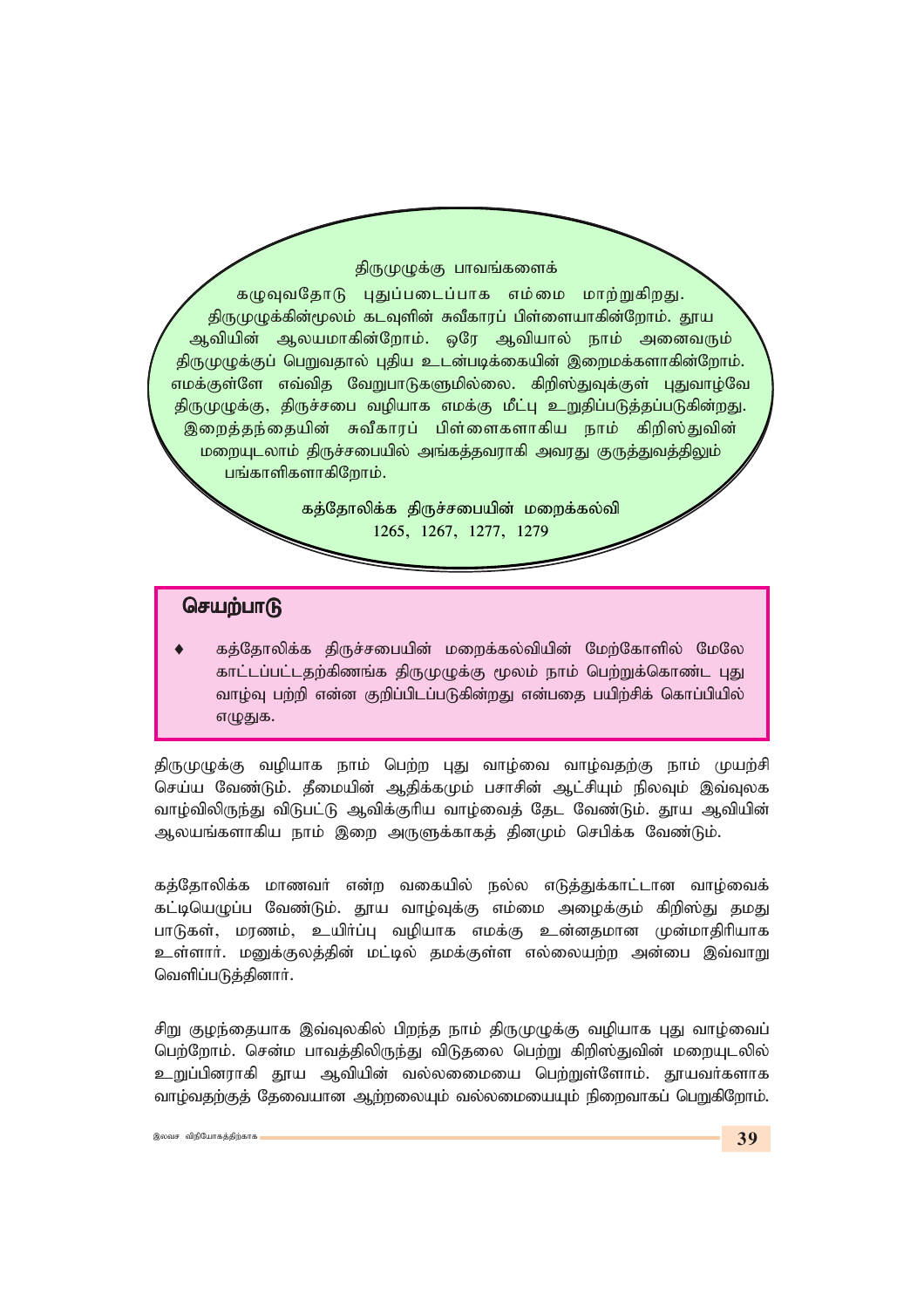கிறிஸ்துவின் உன்னதமான அன்பைப் பெற்றுள்ள நாம் பேறு பெற்றவர்கள். எனவே அவரைப் பின்பற்றி அவரது போதனைகளைப் பறைசாற்ற எம்மை அர்ப்பணிப்போம். தாழ்ச்சி, நோ்மை, மன்னிப்பு ஆகிய பண்புகளை வளா்த்து சமூகத்தைக் கட்டியெழுப்ப முன்வரவேண்டும். எனவே, தூய ஆவி எம்மைப் பாதுகாத்து எமது வாழ்வை ஒளிர்விக்கிறார்.



தூய ஆவியின் வரங்களினால் எமது வாழ்வு மாற்றமடைகின்றது. இறைத்தந்தையின் அன்பை பகிர்ந்து வாழ எமக்கு ஆற்றல் கிடைக்கிறது. தியாகம், பொறுமை, அர்ப்பணம், தாழ்ச்சி ஆகிய உயரிய பண்புகளை நாம் கொண்டிருப்பது மட்டுமல்ல, அவற்றையும் வெளிப்படுத்துகிறோம். இவ்வாறே பெற்றோர், ஆசிரியர், சகோதர சகோதரிகள், நண்பர்கள் வழியாகவும் இவ்வன்பை நாம் கண்டுணரலாம்.

திருமுழுக்கின் வழியாக தூய ஆவயின் வரங்களால் நிறைவடைந்துள்ளோம் எனவே நாம் இவ்வுலக நாட்டங்களைத் துறந்து தூய வாழ்வு வாழ அழைக்கப்பட்டுள்ளோம்.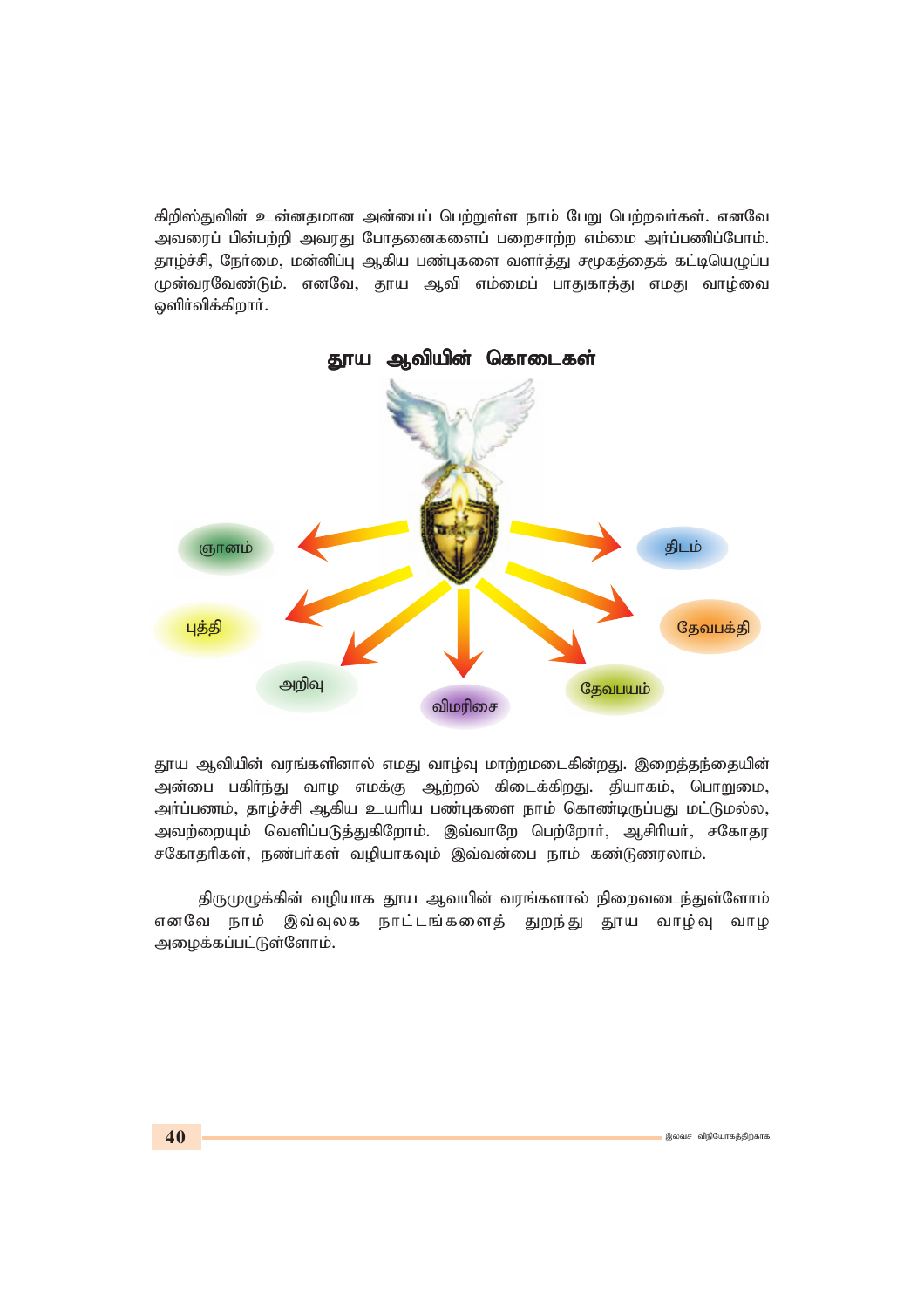| செயற்பாடு                                                                                                                            |
|--------------------------------------------------------------------------------------------------------------------------------------|
| 1. மிகச் சரியான பதிலின் கீழ் கோடிடவும்:                                                                                              |
| 01. இயேசு திருமுழுக்கு பெற்ற இடம்<br>1. எருசலேம் 2. யோர்தான் நதி 3. செங்கடல் 4. கலிலேயா                                              |
| 02. யோவான் நற்செய்தியின்படி திருமுழுக்கு பெறுவதால் எமக்கு கிடைக்கும்<br>வரம்.<br>1. இறையாட்சி   2. புதுவாழ்வு   3. மரியன்னை   4. ஒளி |
| 03. ''விமரிசை" என்பது<br>1. அருளடையாளம்<br>2. பத்து கற்பனை<br>4. தூய ஆவியின் பலன்கள்<br>3. தூய ஆவியின் கொடை                          |
| 04. திருமுழுக்கு பெற்ற பிள்ளையிடம் இருக்க வேண்டிய பண்பு<br>1. தியாக வாழ்வு 2. போட்டி   3. சுயநலம் 4. தற்பெருமை                       |
| 05. தியாக வாழ்வின் அா்த்தம்<br>1. பகிர்தல் 2. பாஸ்காப் பலி 3. தாழ்ச்சி 4. பாதம் கழுவுதல்                                             |
|                                                                                                                                      |
| П.<br>திருமுழுக்கின் மூலம் சமூக வாழ்வில் எனக்கிருக்கும் கடமைகளும்<br>பொறுப்புகளும்.                                                  |
| 1.                                                                                                                                   |
|                                                                                                                                      |
| 2.                                                                                                                                   |
|                                                                                                                                      |
| 3.                                                                                                                                   |
|                                                                                                                                      |
| 4.                                                                                                                                   |
|                                                                                                                                      |
| 5.                                                                                                                                   |
|                                                                                                                                      |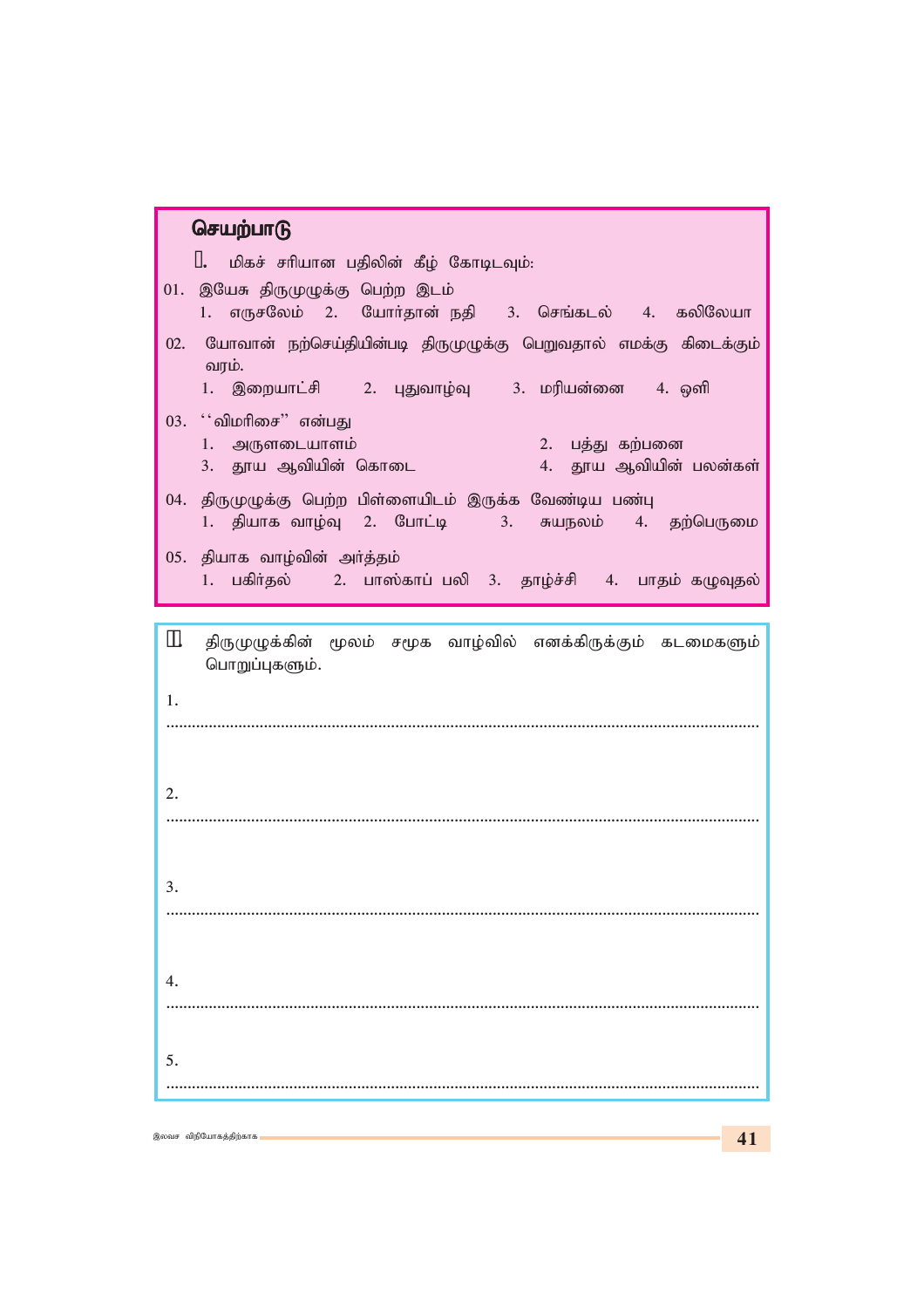எம்மை வாழ்வுக்கு அழைத்த இறைவன் நம் சார்பாக இருக்கிறார் என்பதை பின்வரும் பாடல் தெளிவுபடுத்துகிறது.

இறைவன<mark>் நம்மை அ</mark>ன்பு செய்கிறார் எந்த நிலையில் நான் இருந்த போதிலும் **இறைவன் நம்மை அன்பு செய்கிறா**ர் **I** மனிதத் தேவைகள் இறைவன் அறிகின்றா**ா் மற்றும் பெயர் சொல்லி அவரே அழைக்கின்றார்** <mark>இனிய அன்பை வாரி வழங்கி திளைக்கச்</mark> <mark>செய்கின்றார்</mark> <mark>எ</mark>ல்லோருக்கும் அதனை பகி<mark>ா்ந்து அளிக்கச்</mark> **செய்கின்றார் II** மனித மாண்புகள் இறைவன் அறிகின்றார் **மனத்தின் கவலைகள் நீக்கி மகிழ்ச்சி** தருகின்றார் ்தனிமை உணர்வை நீக்கி அவர்தம் அன்பு  $\underline{\bullet}$ .<br><u>p</u>விலே நிலைக்கச் செய்கிறார்